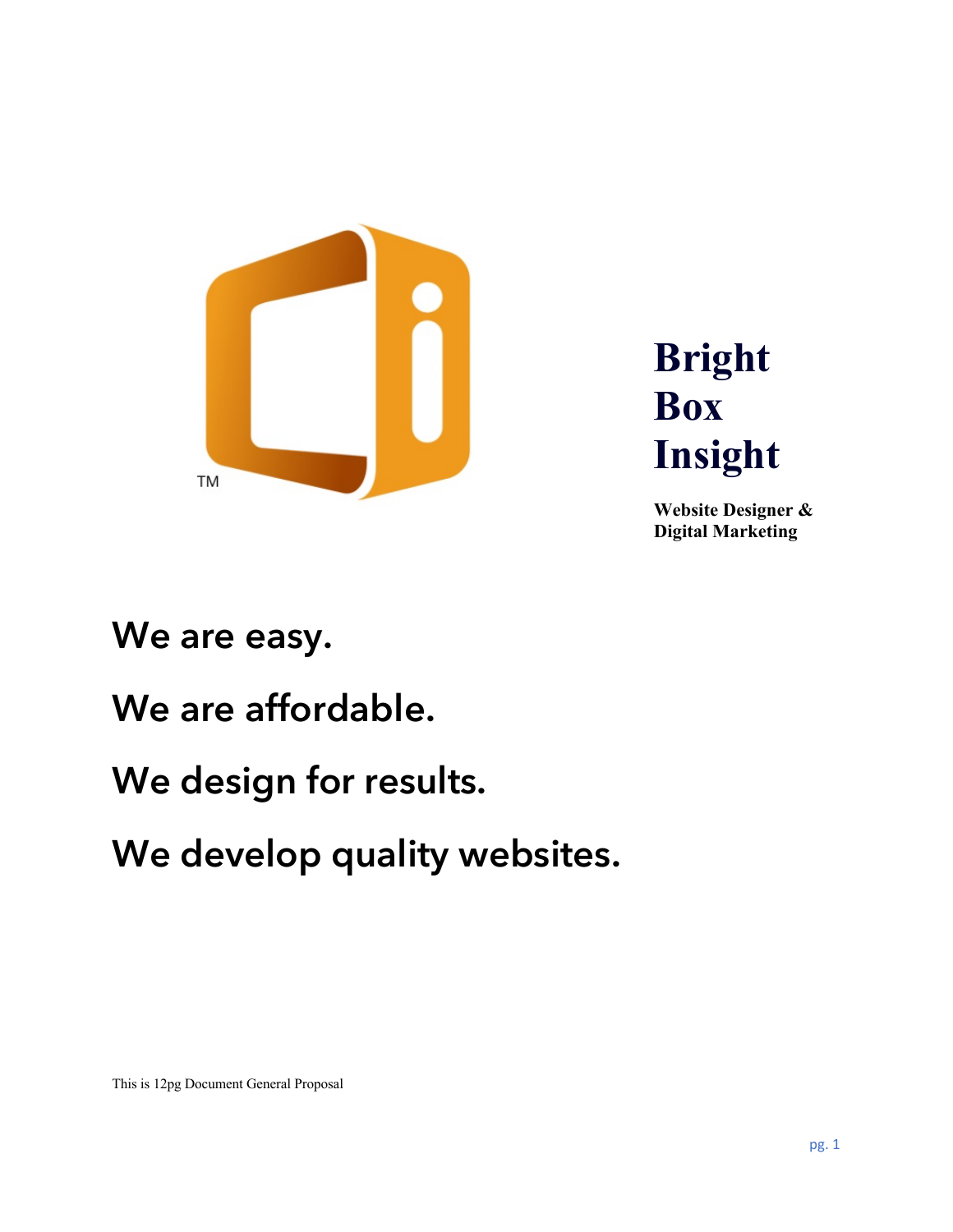

#### Greetings,

An eye captivating website that turns visitors into customers is our goal. Telling your business story through your website isn't an easy task, but we love it. Our mission is telling your story through a detailed brand design to achieve customer understanding, awareness, trust and confidence in your company. All are hallmarks of our design mission and is poured into every design. A fraction of our business and design philosophy that sets us apart.

"Truly put your-self in the customers shoes… there are a lot of different customers who wear a lot of different shoes. Let's design a website that's designed for your targeted customers."

It's a shame that some companies still design as if a laptop or desktop are the only way to view a website. Gone are the days when we knew for certain that everyone was viewing the web on a desktop or laptop. This type of designing along with the inability to tell a story, lack of creativity or what we call "creative freedom" breads bad and dysfunctional website designs that cause more harm than intended. Potentially turning individuals away before they can ever understand the message your business is trying to deliver. Increasingly, people are viewing the web on a variety of devices - tablets, smartphones, and other mobile devices. If your website doesn't support those device views, this can negatively affect how users interact with your business. The layout is fixed to one view, awkward to navigate and you may end up with frustrated users. Statistics show that most users don't convert when using small-screen devices looking at a bad website layout, which means you may be losing out on valuable business opportunities.

We are your solution; designing sites that are all encompassing designs or redesigns to help turn that problem around using a responsive and applicable design style, don't worry if modern isn't your style we can accommodate your style. We'll design your website's front-end templates to be appealing, in addition to being able to adapt and scale to whatever kind of device the user is viewing from. We'll test it on a variety of devices - mobile and non-mobile - to ensure the experience is consistent and easy to use.

Sincerely,

The Bright Box Insight Team!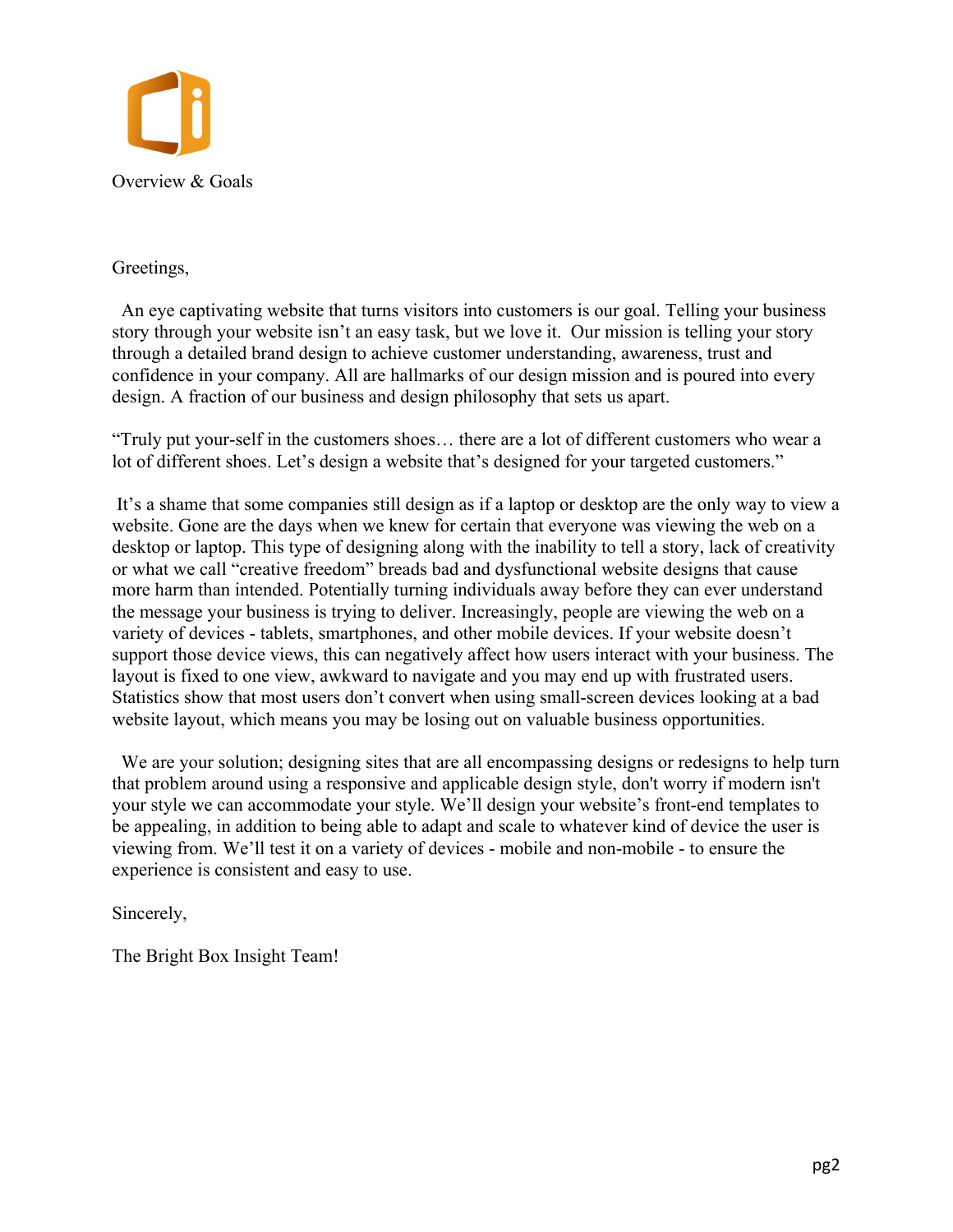

#### 1.0 Scope of services

#### 1.1Research

The first step in our design process is gaining a thorough understanding of your business goals, and your customers' expectations, and how your website factors into all of it. We'll also look at the competitive landscape to establish context and benchmarks for how your site should function and then improve on that. This stage will give us the foundation for moving forward with just the right framework and recommendations for the design and development of your new responsive website. You are more than welcome to provide website examples, content, pictures, and more towards this phase of research. Yes, the insight provided will be translated into the design of your website.

#### 1.2Design

Once we're armed with the information from the research discussed earlier, we'll get to work, sketching out interface layouts for up to 3 different website views, such as desktop, tablet, and laptop. We utilize draft sites to establish real look and feel, our version of wireframes, which look like simple skeletons of your website without the visual polish of the finished design, allowing us to experiment and implement solutions quickly so that we have a good sense of how content should be laid out across different screen sizes. Next, we have the feedback phase to tackle the final product to fine to the final design look on desktop, tablet, and laptop. We will be providing applicable revisions on the design as we move through the process and until launch.

#### 1.3Content & Logo

 We will provide relevant content and a practical logo for an additional price to ensure your website delivers the ideal message to your target audience. Good content is what sets your website apart from the masses and delivers the right message into the hearts and minds of your viewers. All other components of your website (design, visuals, videos, etc.) provide a secondary support role. If you have effective taglines, great design will only enhance their effectiveness. The design itself does not sell. The content of your website should always begin with proper market research. We will conduct the necessary research and development of an effective content message to be displayed throughout your website.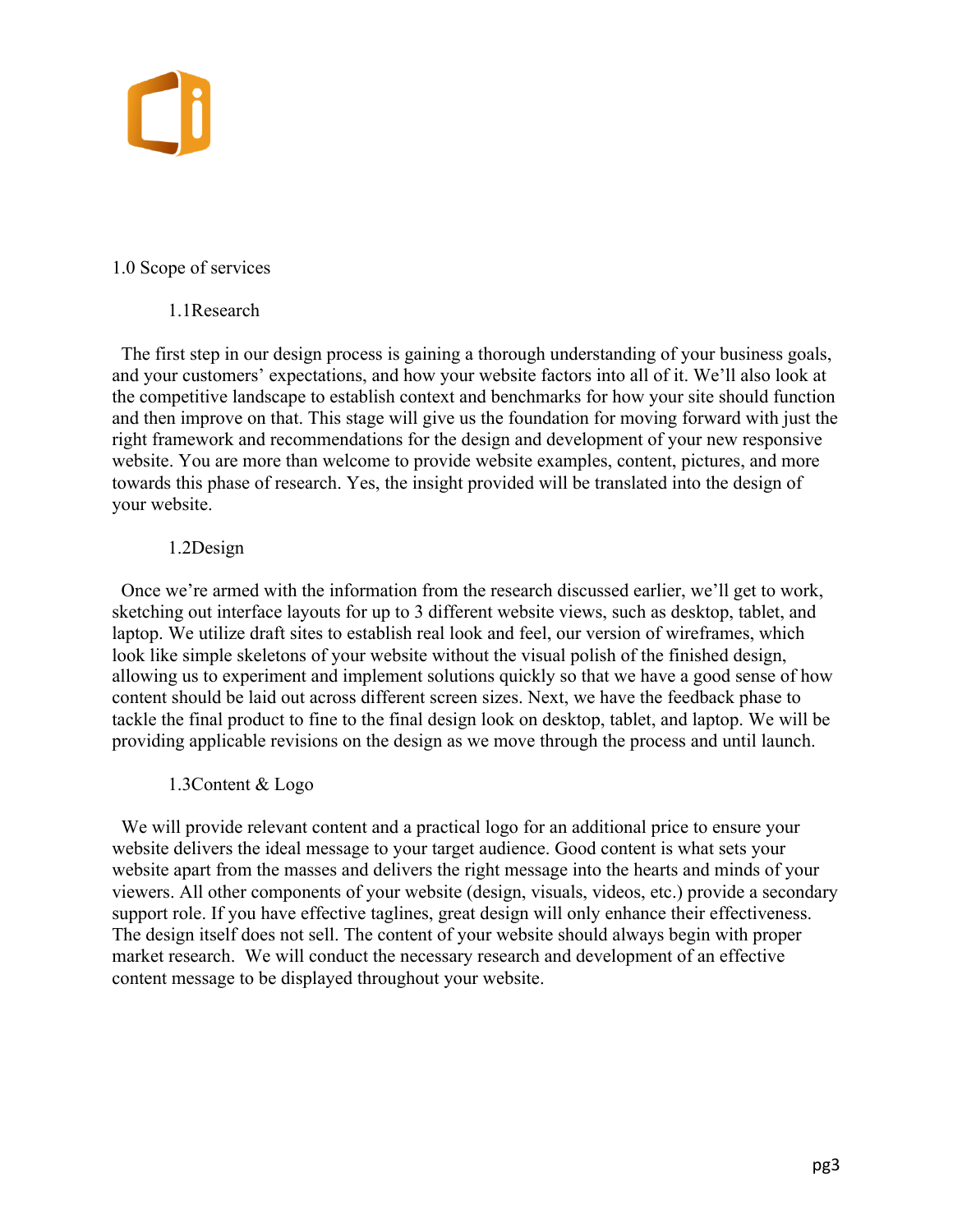

To complete the work outlined in the project scope/quoted design, we'll need approximately(estimated) 1-4 weeks from beginning to end, depending on when we receive feedback at each milestone. This time to completion can be achieved sooner depending on feedback and current client workload. Upon invoice payment as acceptance of the proposal we are prepared to start work immediately.

| <b>Phase</b>                                                                   | Week to complete( $.5=0-3$ days) |
|--------------------------------------------------------------------------------|----------------------------------|
| Market research (key design features)                                          | .5                               |
| Present Draft(s)   Typically every 2-3 days after initial<br>project start.    | $1 - 2$                          |
| Present finished design (pending feedback timeliness and<br>content)           | $.5 - 2$                         |
| Code J-son, Meta Tags,<br>Applicable Analytics Plug-in and additional software | .5                               |
| $\overline{QA}$ testing & review                                               | .5                               |
| Deployment to live site                                                        | Upon completion of QA            |
| Launch Date                                                                    | $1 - 4$ weeks                    |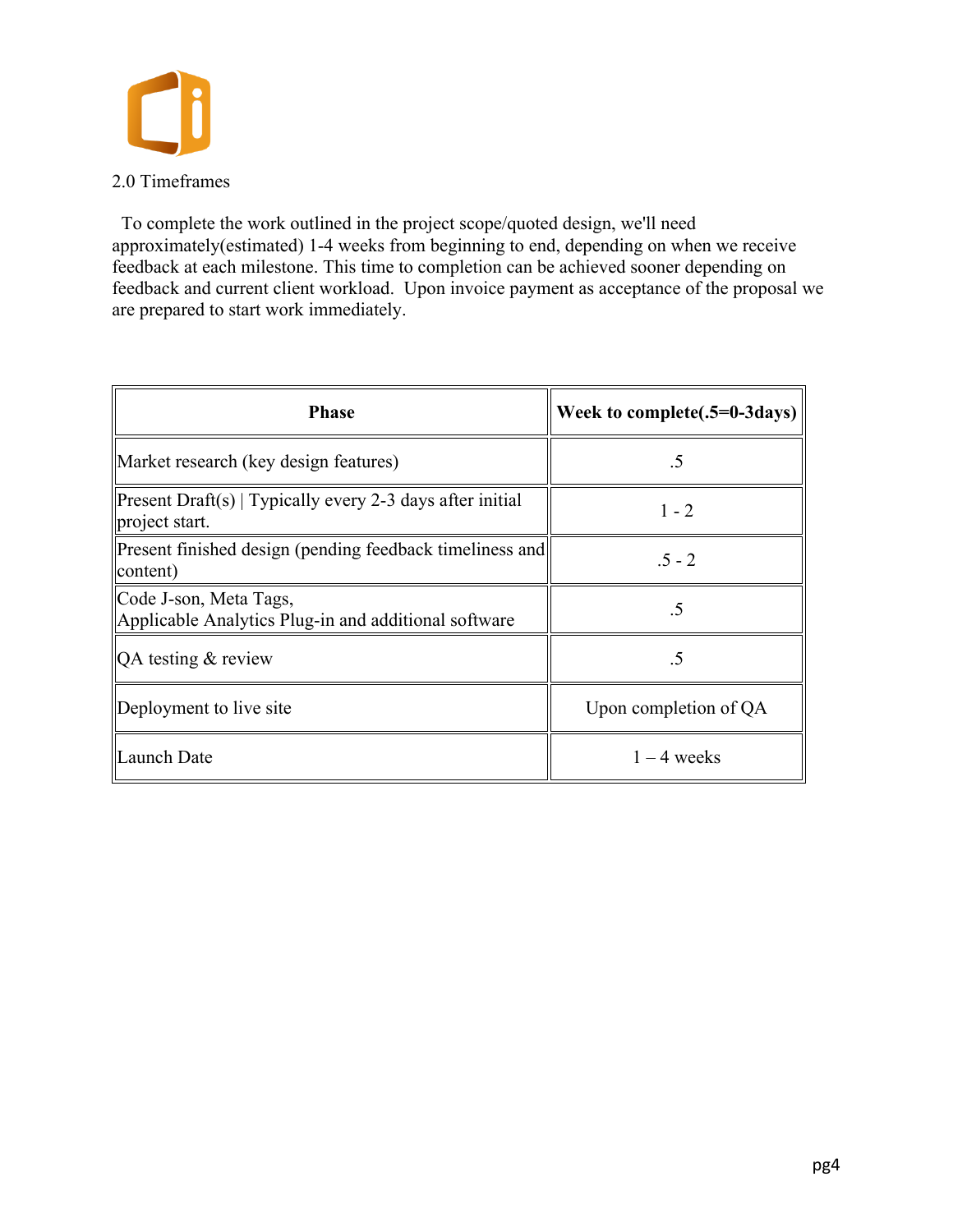

#### 2.0 Development Phases

After testing the static layouts, we will notify you for design approval or you can monitor design progress with the URL that will be provided. Our QA department will test the site across different browsers (Firefox, Chrome, Safari, Internet Explorer 9+) and devices (iPhone's, Tablets, and more). Any bugs that arise from this testing will be fixed prior to launch. Once you've approved the design, we'll start with the final touches. This phase is where we design the laptop version, to include submission to Google. We will also provide applicable page SEO, Json code, and meta tags to give your site what's needed to climb the ranking list within applicable search engines. Just be mindful that those same search engines take months to "crawl" your website. Which is the process taken for your website to be indexed. After all, code is complete and plug-ins are loaded, we will launch the site at your approval.

#### 3.0 Additional Recommendation

#### 3.1Unit Testing

 Although not required, testing the designs with real users will greatly improve the quality of the finished design and help catch usability issues before time is spent building out the designs. We recommend recording the results of the test and then deliver those results via email or text with a list of usability issues or comments that our design team can implement.

"Measure twice, cut once."

#### 3.2Support Retainer

We recommend retaining our services after the site is launched to assist with any further support issues that arise, updates, redesigns, and more. Simply put, we become your dedicated website design team, providing you the same service as we did when building your website. This information regarding our retainer prices can be found on our website URL: www.brightboxinsight.com/website-management. If you would like to add this support let us know, as it would start the month following website launch.

#### 4.0 Your investment

You will receive a proposal outlining the budget we've estimated based on the scope of services identified by your support request. If you have any questions about our pricing or need to increase or decrease the scope of work, please leave a comment and let us know.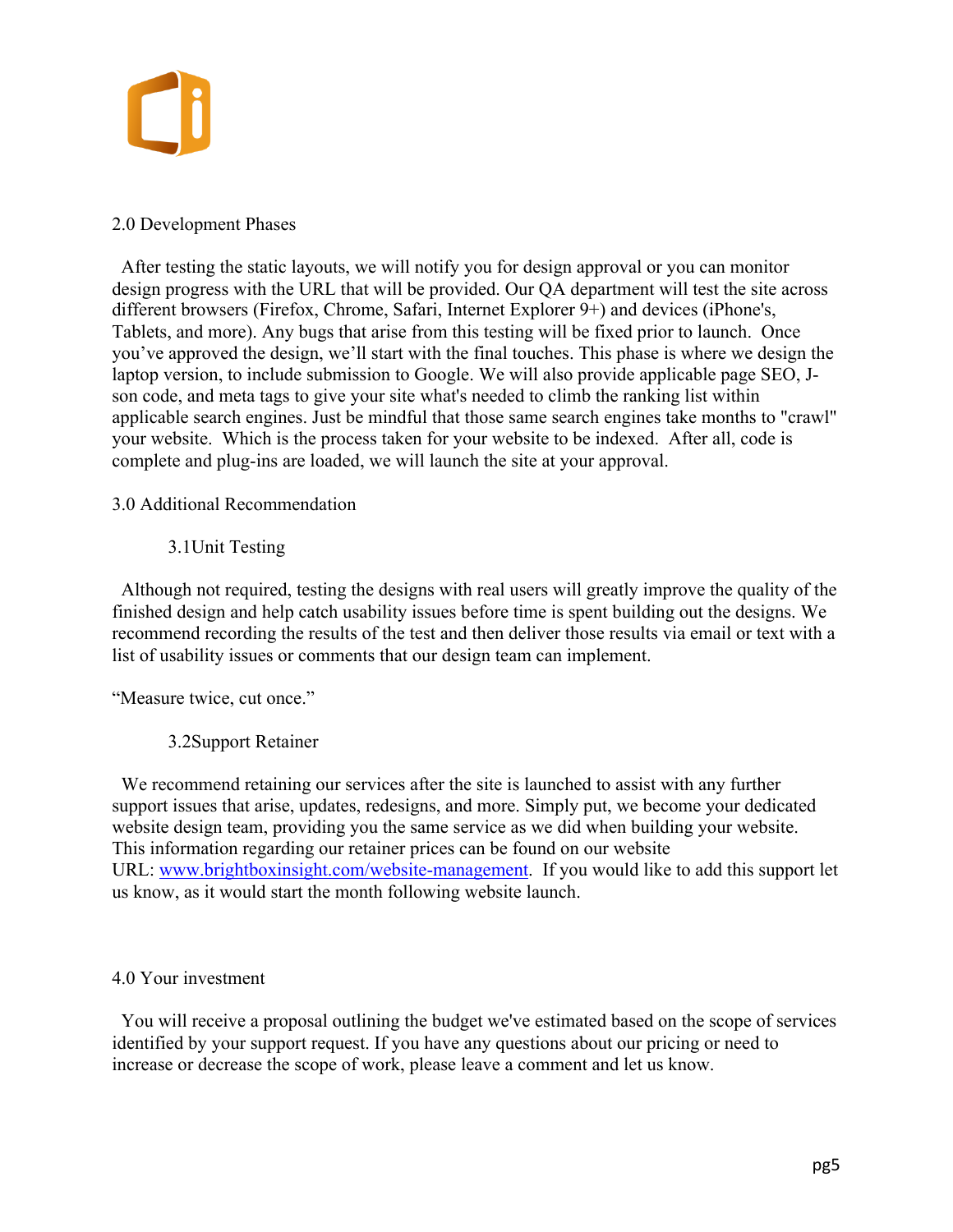

At Bright Box Insight we're all about the experience. We design simple, compelling, and functional websites that make it easy for users to quickly find exactly what they're looking for when they arrive at your site and then convert them towards your company goals. It's about creating an online experience that transforms users into followers, customers into ambassadors.

We do this by listening to you, understanding your target audience, and putting our extensive online knowledge to work on a plan that will improve your business goals and change the way you think about the potential of the internet.

### Project Goals

It is our goal to exceed your expectations and deliver to you a product that you are more than happy with but proud of. Your satisfaction is our number 1 concern and priority.

#### Our Solution

Our web designs are a living design that grows with the company we built it for. All of our clients engage with us weeks to months after launch to update or even overhaul their web design. We pride ourselves in keeping up with the trend of your specific market and offering insightful designs to maximize your customer engagement with your website, ultimately earning you more business. Your success is our success.

#### **Results**

Check out our website and view some of the client testimonies that we have received, even better, look at their websites. However, we don't just design websites, we assist, designers, and develop an arsenal of business support functions that can all be found on our website.

### Statement of Work & Contract

Between "us", Bright Box Insight, and "you", The Client (payer of invoice)

You are hiring Bright Box Insight to design and develop a web site for the estimated total price that was quoted.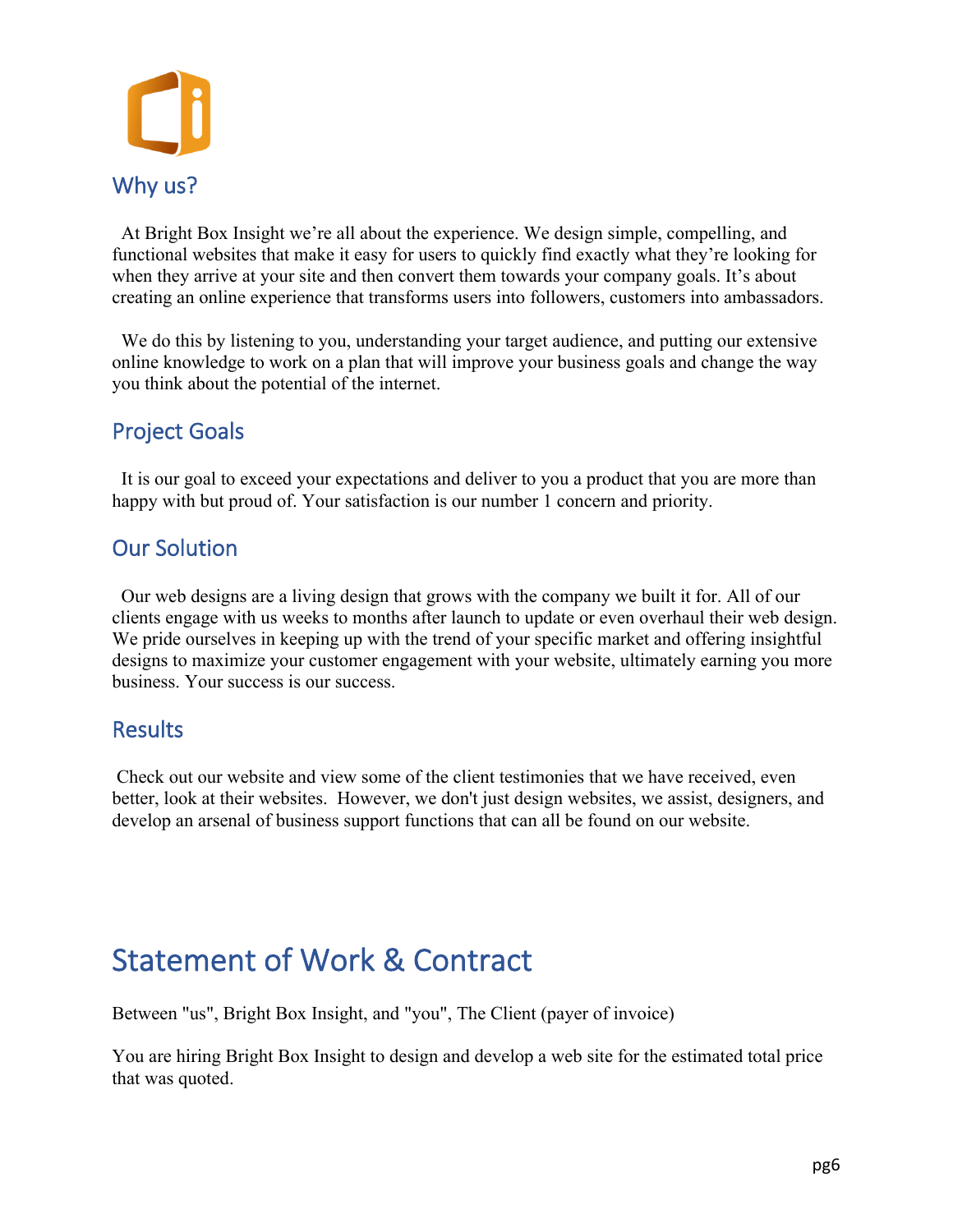

1.1Design

We create look-and-feel designs and flexible layouts that adapt to the capabilities of many devices and screen sizes. We create drafts as applicable and use predominantly HTML, CSS, or design templates with alterations as necessary, so we won't waste time mocking up every template as a static visual. We may use static visuals to indicate a look-and-feel direction (color, texture, and typography.)

You'll have every opportunity to review our work and provide feedback through the URL that will be given to you upon the start of the development of your website. If at any stage, you're not happy with the direction our work is taking, you can communicate to us the direction or design you would like to see. You will not be required to pay in full until the final design is approved by you. However, we possess the right to terminate this contract if communication is ineffective or we cannot meet your design needs.

1.2Text content & logo

At an additional cost if not included in the quote, we can provide you with as much content for your website as needed. We reserve the right to outsource content as needed to complete your project in a timely manner in addition to your satisfaction of the content provide this content will be reviewed and approved by you. You reserve the right to outsource content as needed, at which time the rights and responsibility to ensure the content is not copywritten or trademarked will be the sole responsibility of that content provider.

#### 1.3Photographs and Videos

We will provide stock images and videos as needed for free. Any specific images needed will have to be supplied by you, the client. You'll need to supply graphic files to us in an editable, vector digital format. Photographs must be in a high-resolution digital format. If you choose to buy stock photographs, we can suggest stock libraries and style of photography/images. If you'd like us to search for photographs for you, we can provide a separate estimate for that if applicable. The cost of buying stock photographs or a photoshoot is not included in this contract.

1.4HTML, CSS & JavaScript

We deliver templates developed from HTML, CSS, JavaScript, and conventional hosting templates and plugins when applicable.

1.5Browser Testing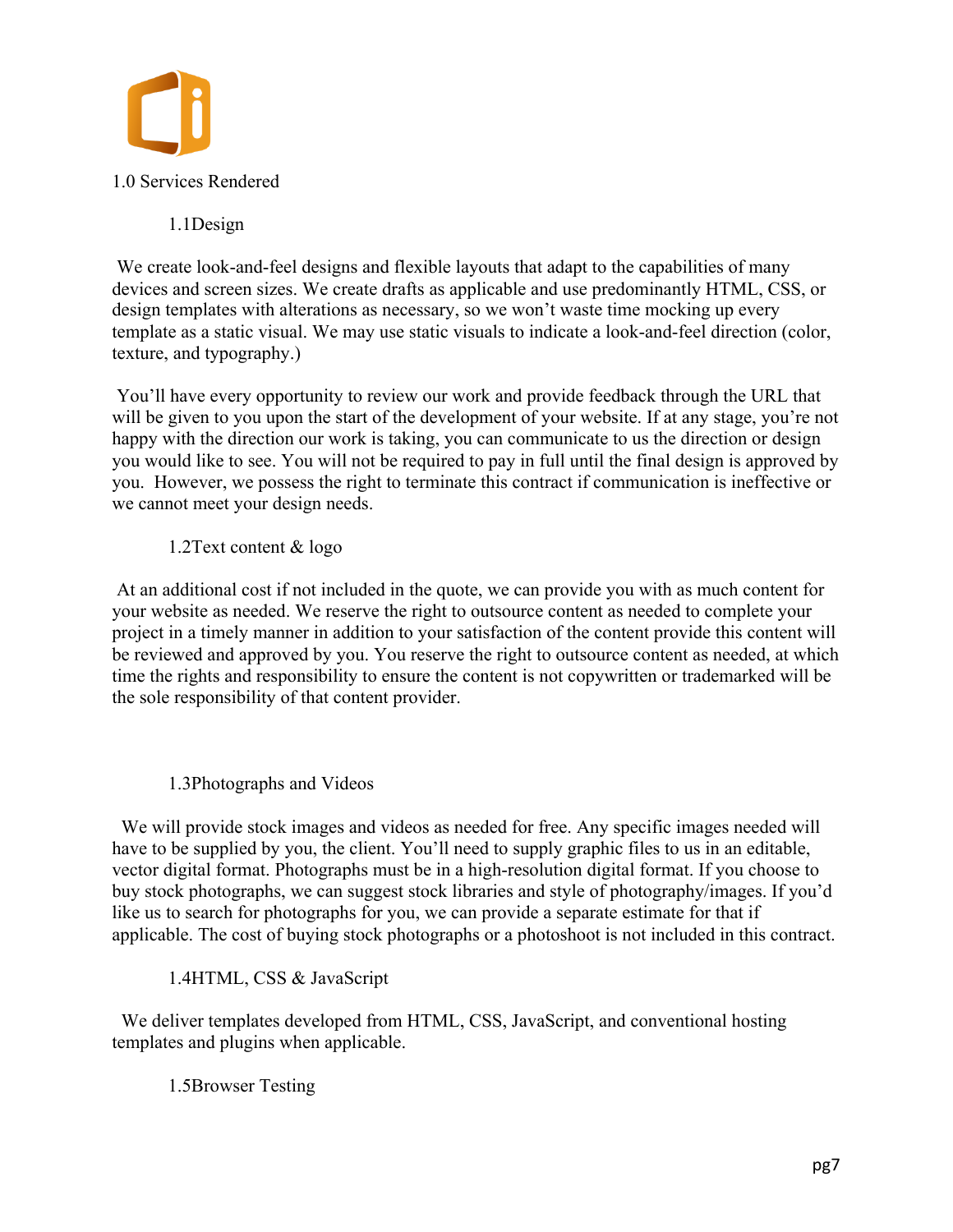

Browser testing no longer means attempting to make a website look the same in browsers of different capabilities or on devices with different size screens. It does mean ensuring that a person's experience of a design should be appropriate to the capabilities of a browser or device.

#### 1.6Desktop Browser Testing

We test our work in current versions of major desktop browsers including those made by Apple (Safari), Google (Chrome), Microsoft (Internet Explorer), and Mozilla Firefox. We'll also test to ensure Microsoft Internet Explorer 10 for Windows users get an appropriate, possibly different, experience. We won't test in other older browsers unless you specify otherwise. If you need an enhanced design for an older browser, we can provide a separate estimate for that.

#### 1.7Mobile Browser Testing

Testing popular small-screen devices is essential in ensuring that a person's experience of a design is appropriate to the capabilities of the device they're using. We test our work in:

- iOS: Safari
- Android: Google Chrome, Fire
- Android 3.2: Browser, Firefox

We currently don't test Blackberry OS or Blackberry QNX, Opera Mobile, Symbian, or other mobile browsers. If you need us to test using these, we can try our best to facilitate it.

#### 1.8Technical Support

We're not a website hosting company so we don't offer support for website hosting, email, or other services relating to hosting. You may already have professional hosting and you might even manage that hosting in-house; if you do, great. If you don't, we can set up an account for you at one of our preferred hosting providers.

1.9Changes and Revisions

We know from experience that fixed-price contracts are rarely beneficial to you, as they often limit you to your earliest ideas. You can request revisions to the quote before payment of invoice, which is agreeance to this contract, but upon payment of invoice it acts as signature and acceptance, revisions are no longer applicable.

1.10Errors

 We can't guarantee that our work will be error-free (we're human) and we do not control or manage the hosting provider's services, so we can't be liable to you or any third-party for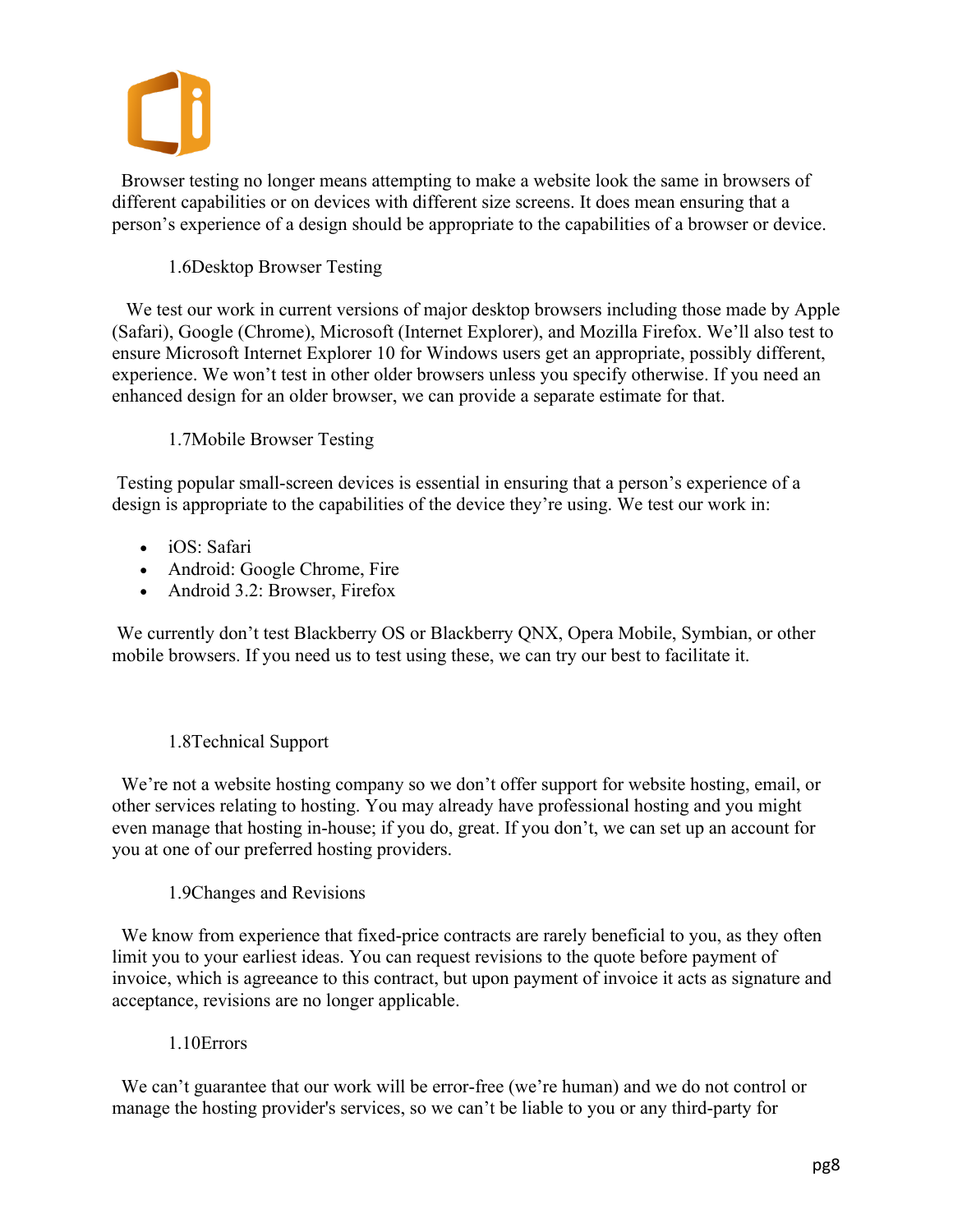damages, including lost profits, lost savings or other incidental, consequential or special damages, even if you've advised us of them. However, we are more than able to submit trouble tickets during development and post-launch for the agreed-upon support time frame.

#### 2.0 Mutual Cooperation

We agree to use our best efforts to fulfill and exceed your expectation of the deliverables listed above. You agree to aid us in doing so by making available to us needed information pertaining to your website and to cooperate with us in expediting the work.

#### 3.0 Charges for Services Performed

3.1 Functionality or feature requests above and beyond those listed in the budget and/or the functionality specs may be considered out-of-scope and an amendment to the budget will be recommended. Projects that go dormant for longer than 45 days will incur a fee to resume work at the discretion of Bright Box Insight.

4.0 Terms of Payment

#### 4.1 Billing

We're sure you understand how important it is as a small business that you pay the invoices that we send you promptly. We're also sure you'll want to maintain a positive working relationship and keep the project moving forward, so you agree to stick tight to the any payment schedule arrangements.

The total budget for this project is outlined in the quote and \$25 is billed for each additional page thereafter.

Bright Box Insight will invoice, payment is required before project start.

4.2 Client Agrees to pay

You agree to pay our invoice prior to start of the project. Bright Box Insight reserves the right to stop work until payment is received.

#### 5.0 Cancellation of Plans

You have the right to modify, reject, cancel, or stop any and all plans or work in process prior to completion of the product. We agree to use our best efforts to minimize such costs and expenses.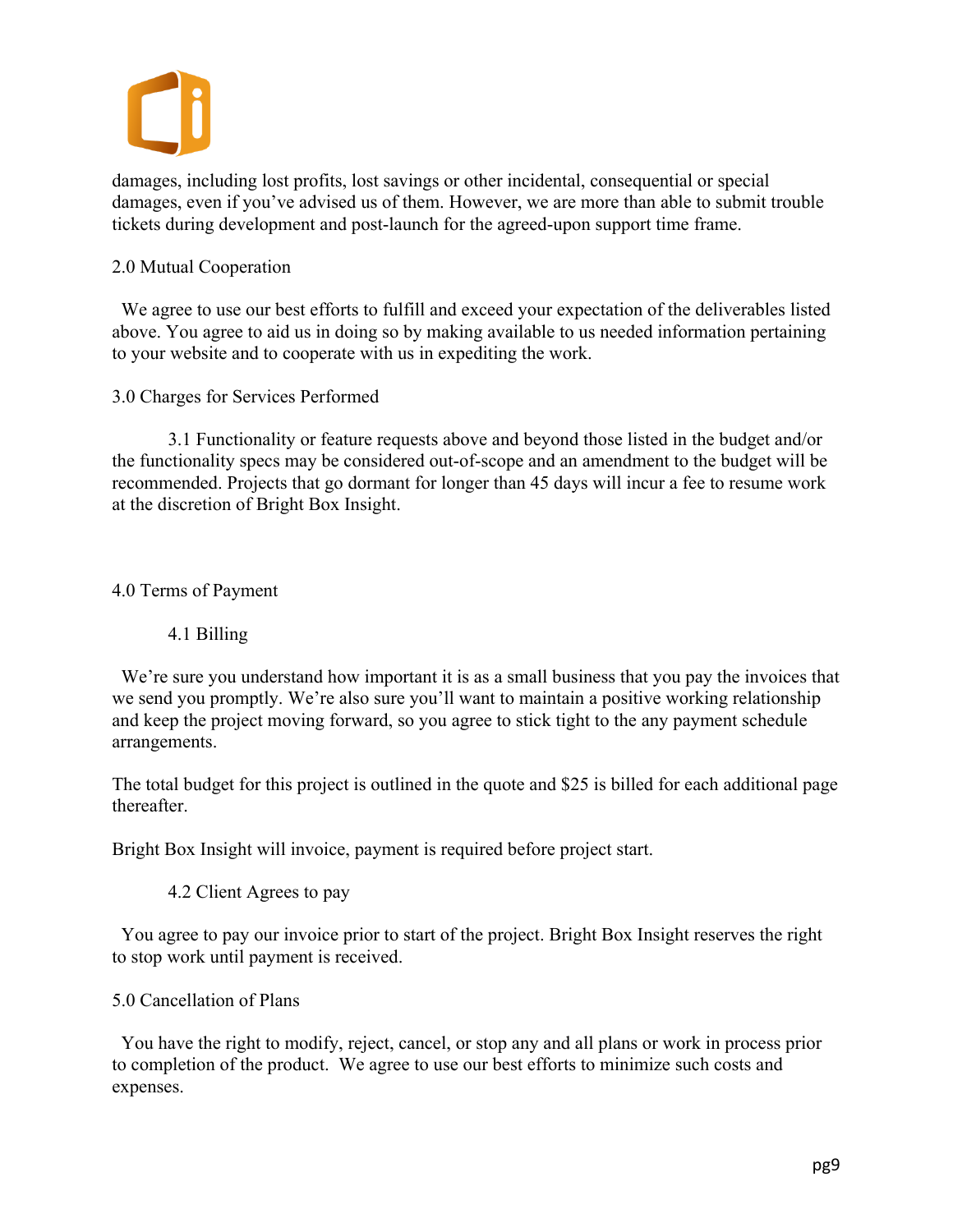

6.0 Responsibilities of Bright Box Insight and You, the client

6.1 Bright Box Insight Responsibility for release

We shall obtain releases, and licenses or other authorization to use testimonials, copyrighted materials, photographs, artwork, or any other property or rights belonging to third parties obtained by us for use in performing services for you (If applicable).

6.2 Client Responsibility for release

You guarantee that all elements of text, images, or other artwork you provide are either owned by your good selves or that you have permission to use them.

Then when your final payment has cleared, copyright will be automatically assigned as follows:

You'll own the visual elements that we create for this project. We'll give you source files and finished files and you should keep them somewhere safe as we're not required to keep a copy. You own all elements of text, images, and data you provided unless someone else owns them.

We'll own the unique combination of these elements that constitutes a complete design and we'll license that to you, exclusively and in perpetuity for this project only, unless we agree otherwise. We can provide a separate estimate for that.

6.3 Client Responsibility for Accuracy

You shall be responsible for the accuracy, completeness, and propriety of information concerning your products and services which you furnish to us verbally or in writing in connection with the performance of this Agreement.

#### 7.0 Confidentiality

 Bright Box Insight acknowledges its responsibility, both during and after the term of its appointment, to use all reasonable efforts to preserve the confidentiality of any proprietary or confidential information or data developed by Bright Box Insight on behalf of you, the client or disclosed by you, the client to Bright Box Insight.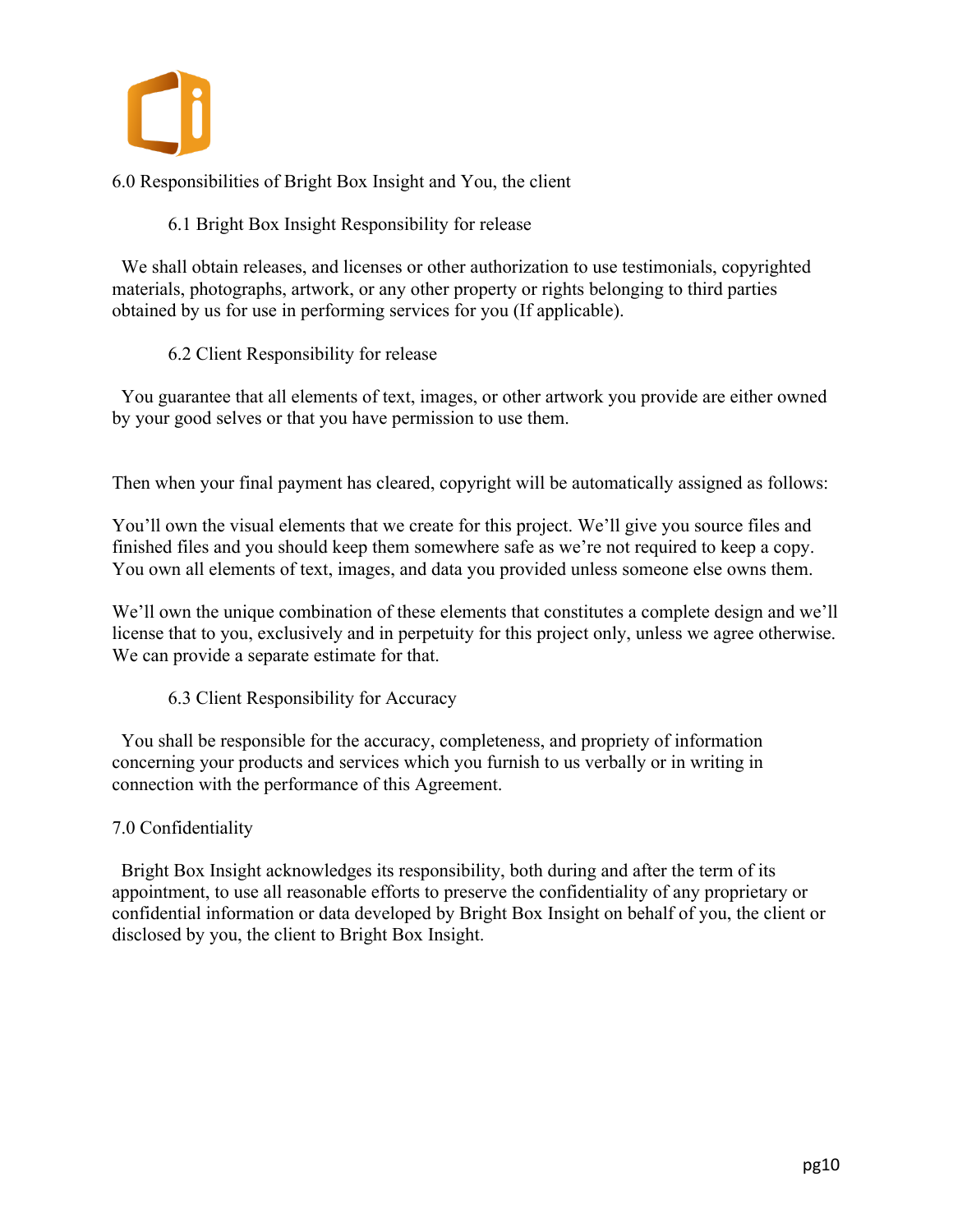

8.0 Terms and Termination

8.1 Period of Agreement and Notice of Termination

 This Agreement shall become effective as of its signed date and shall continue until terminated by either party upon not less than 60 days' notice in writing given by either party to the other.

8.2 Termination for cause

Either party to this Agreement may terminate the Agreement if the other party defaults in the performance of any of its material duties and obligations and the default are not cured within thirty (30) days of the receipt of notice of said default, or if the default is not reasonably curable within the said period unless the defaulting party commences cure within the said period and diligently proceeds to cure the default.

In addition, either party may immediately terminate this Agreement by giving written notice to the other party if the other party is insolvent or has a petition brought by or against it under the insolvency laws of any jurisdiction if the other party makes an assignment for the benefit of creditors if a trustee or similar agent is appointed with respect to any property or business of the other party, or in the case of the Client, if the Client materially breaches its obligations to make payment pursuant to this Agreement.

#### 8.3 Transfer of Materials

Upon termination of this agreement, if there is no outstanding indebtedness then owing by you, the client to Bright Box Insight, Bright Box Insight shall transfer, assign and make available to you, the client all property and materials in its possession or control belonging to you, the client, agrees to pay for all costs associated with the transfer of materials.

#### 9.0 General Provisions

9.1 Governing Law

This Agreement shall be governed and construed in accordance with the laws of the Province/State of STATE/PROVINCE.